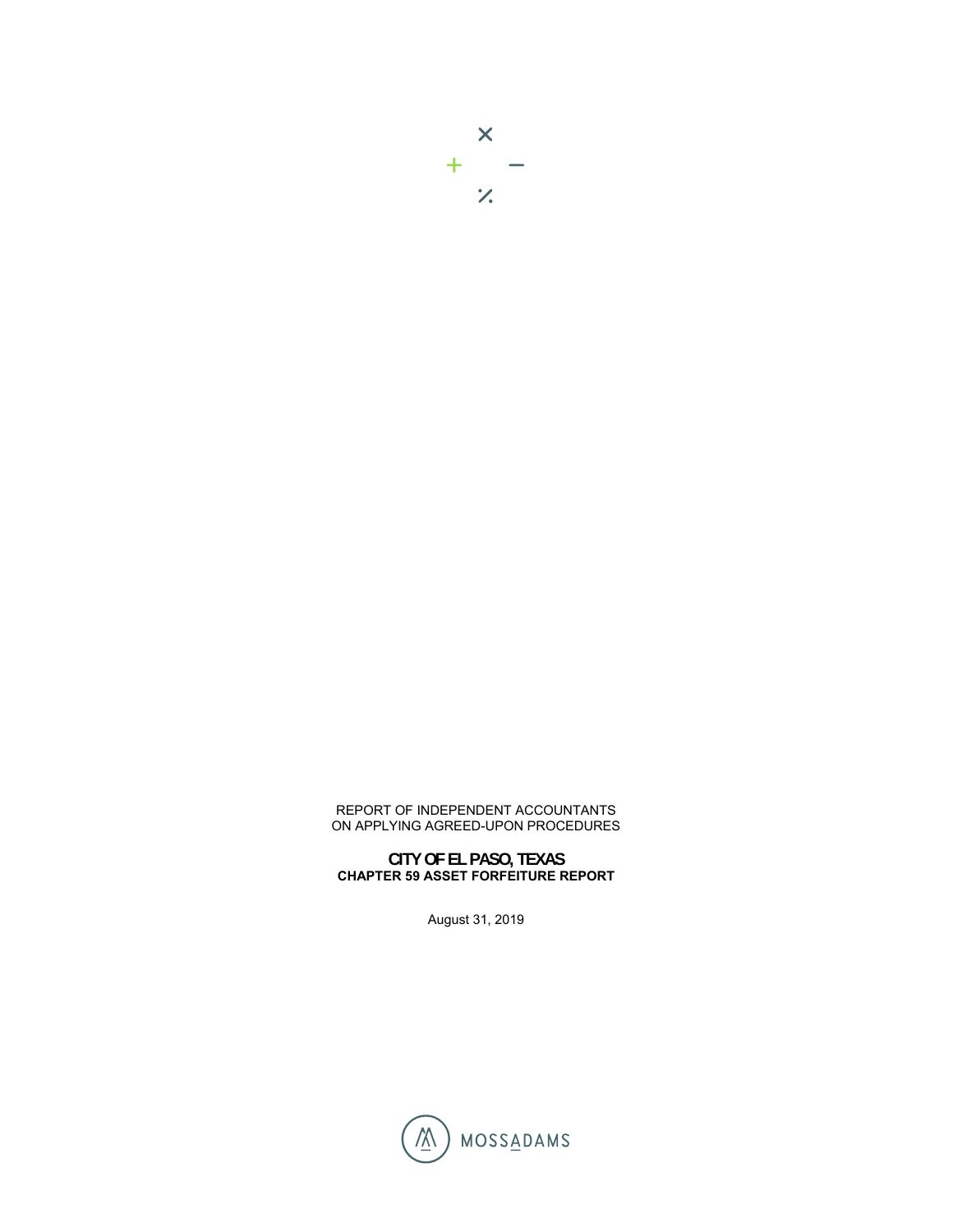

## **Report of Independent Accountants on Applying Agreed-Upon Procedures**

The Honorable Mayor, City Council and City Manager El Paso, Texas

We have performed the procedures enumerated below, which were agreed to by the management of the City of El Paso, Texas (the City), on the Chapter 59 Asset Forfeiture Report by Law Enforcement Agency of the El Paso Police Department as of and for the year ended August 31, 2019. The City is responsible for the Chapter 59 Asset Forfeiture Report by Law Enforcement Agency of the El Paso Police Department as of and for the year ended August 31, 2019. The sufficiency of these procedures is solely the responsibility of the party specified in this report. Consequently, we make no representation regarding the sufficiency of the procedures enumerated below either for the purpose for which this report has been requested or for any other purpose.

The agreed-upon procedures we applied and the results are as follows:

- 1. Obtain the "FY 2019 Chapter 59 Asset Forfeiture Report by Law Enforcement Agency" (the report) prepared by the El Paso Police Department for the reporting period from September 1, 2018 through August 31, 2019.
	- a. Compare the line I.A "Beginning Balance" of the report to the prior year report previously filed.
	- b. Compare the line II.A "Beginning Balance" of the report to the prior year report previously filed.

**Result:** We obtained the report prepared by the El Paso Police Department for the reporting period September 1, 2018 through August 31, 2019. We noted that the amounts reported on line I.A and line II.A agreed to the amounts as reported in the prior year report.

- 2. Obtain a detail by case number of line I.B "Amount seized and transferred to the District Attorney pending forfeiture" of the report, which lists funds seized.
	- a. Agree all amounts from the detail obtained to sworn affidavits and deposit records provided by the El Paso Police Department.
	- b. Compare the date of deposit for all amounts to the date the check was picked up from the District Attorney's office by viewing the El Paso Police Department check log, noting if all monies received during the reporting period were deposited in accordance with the City's cash management policy.

**Result:** We obtained a detail of funds seized by case number of line I.B of the report. We noted that all amounts from the detail agreed to sworn affidavits and deposit records provided by the El Paso Police Department. We noted that all amounts received during the period where deposited in accordance with the City's cash management policy by comparing the dates of deposit to the dates the checks received from the District Attorney's office, as documented in the El Paso Police Departments check log.